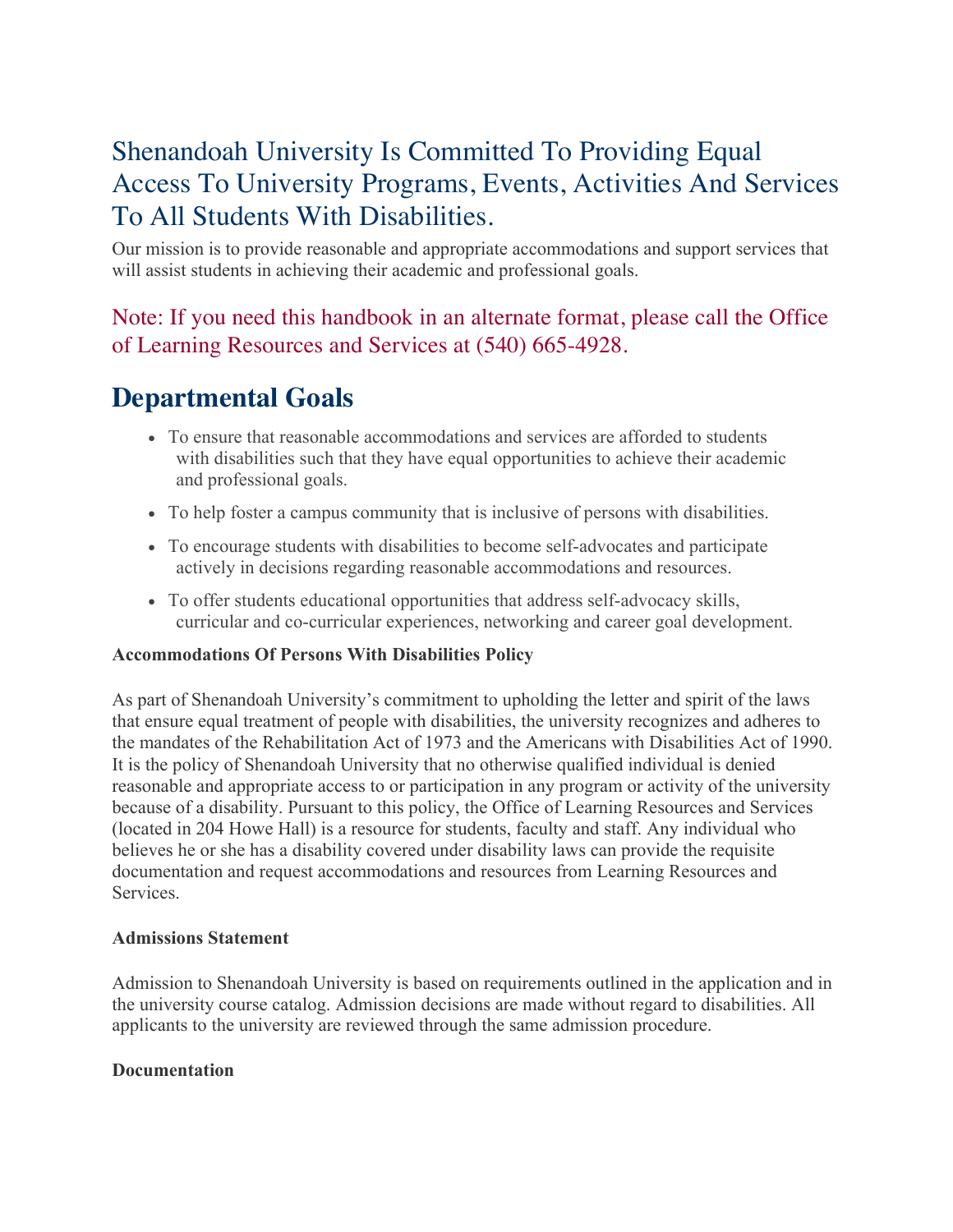In order to receive any accommodation, a student must register with Learning Resources and Services and provide documentation of his or her disability. The university is not obligated to provide any accommodation until a student has registered. Students may not receive accommodations retroactively. A student must register with Learning Resources and Services prior to receiving any accommodation. Each student is responsible for obtaining and presenting a copy of such documentation to Disability Services. Any questions regarding submitted documentation will be directed to the student. It is the student's responsibility to acquire additional information or clarification as requested by Disabilities Services staff. The purpose of documentation is to provide verification that the individual has a disability that meets the definition contained in Section 504 of the Rehabilitation Act and the ADA.

# **General Documentation Guidelines**

Documentation is necessary to establish the presence of a disability and the need for accommodations. Documentation must indicate that the disability substantially limits a major life activity. As relevant to the disability, the documentation must include the following seven elements:

- 1. A diagnostic statement identifying the disability, date of the most current diagnostic evaluation and the date of the original diagnosis.
- 2. A description of the diagnostic tests, methods and/or criteria used including specific test results (including standardized testing scores) and the examiner's narrative.
- 3. A description of the current functional impact of the disability. This may be in the form of an examiner's narrative and/or an interview, but must have a rational relationship to diagnostic assessments. For learning disabilities, current documentation is defined using adult norms.
- 4. A statement indicating treatments, medications, or assistive devices/services currently prescribed or in use, with a description of the mediating effects and potential side effects from such treatments.
- 5. A description of the expected progression or stability of the impact of the disability over time, particularly the next five years.
- 6. A history of previous accommodations and their impact.
- 7. The credentials of the diagnosing professional(s). Please note that diagnosing professionals shall not be family members or others with a close personal relationship with the individual being evaluated.

*Please note: Documentation prepared for specific non-educational venues (i.e. Social Security Administration, Department of Veterans Affairs, etc.) may not meet the criteria as set forth by the Academic Success Center*.

IEP or 504 plans will not be considered sufficient documentation unless accompanied by a current and complete evaluation. Beyond these seven elements needed for documentation, recommendations for accommodations, adaptive devices, assistive services, compensatory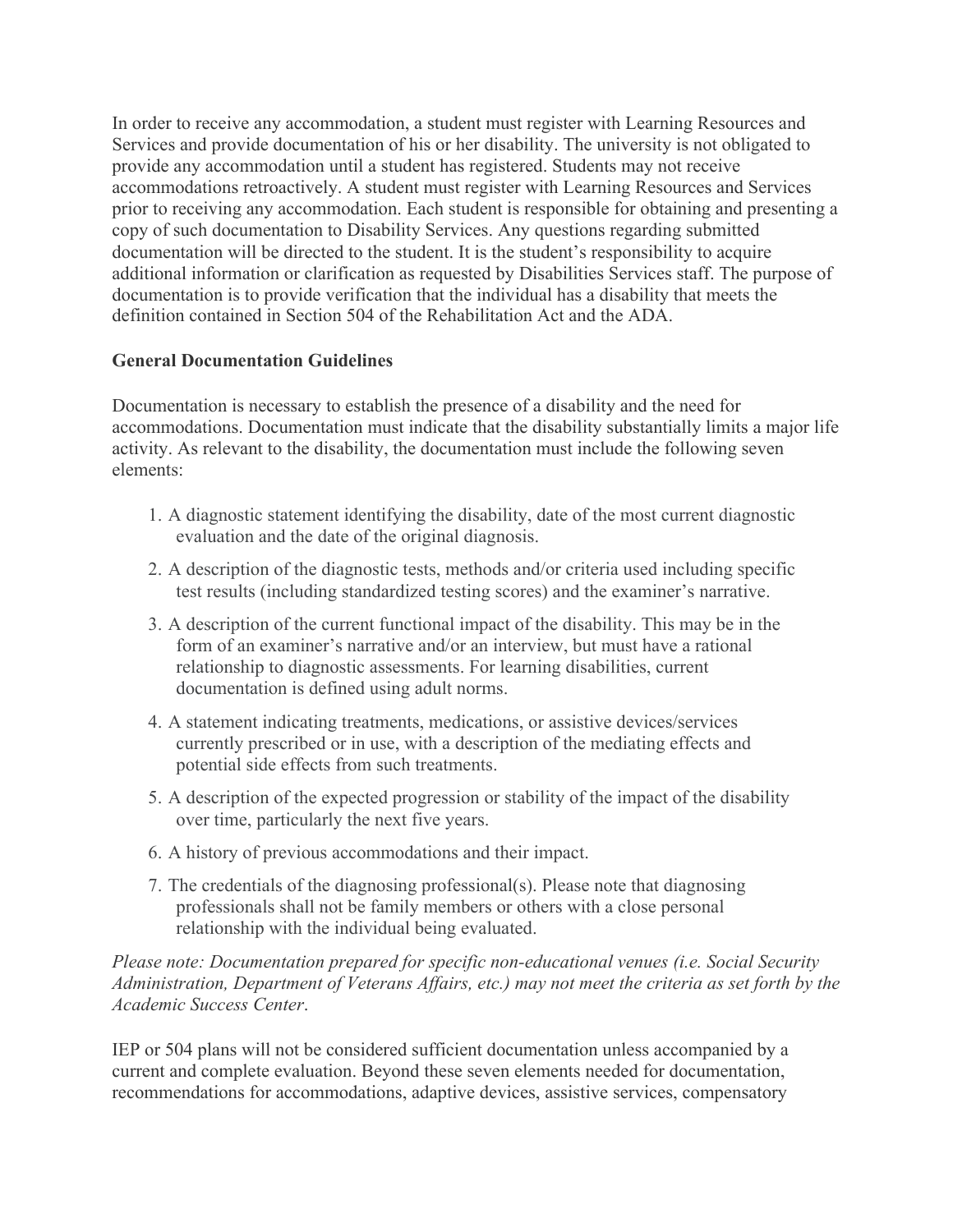strategies and/or collateral support services will be considered on a case-by-case basis, taking into consideration the impact of a particular student's disability within the specific context in which that student must function

### **Records**

Learning Resources and Services maintains student files for at least three years after the student last attended the university, after which time such records may be destroyed. Students should always retain copies of documentation regarding his or her disability.

#### **Guidelines for Documentation of a Specific Disability Physical, Medical, Psychological**

Students with physical or medical impairments and psychological disorders are required to present documentation from physicians, psychiatrists or other qualified persons and agencies to make a diagnosis of the disability. Students with psychological disabilities, certain medical conditions and traumatic brain injury will be asked to update their documentation on a yearly basis in order to justify the need to continue their accommodations.

#### **Learning Disability**

Students with a learning disability are required to submit a comprehensive psychological and educational evaluation. Documentation for learning disabilities must include current measures of aptitude (e.g. WAIS-R), achievement (e.g. current levels of functioning in reading, mathematics and written language), and information processing. A qualified professional must conduct the evaluation.

#### **Attention Deficit Disorder (AD/HD)**

Students with Attention Deficit Disorder are required to submit comprehensive documentation that substantiates the AD/HD. This documentation should include evidence of early impairment, evidence of current impairment, relevant testing information and an interpretive summary based on a comprehensive evaluation. A qualified professional must conduct the evaluation.

#### **Information On Specific Disabilities**

It is important to remember not to assume anything about a particular type of disability. When students with an apparent disability are in a class, the professor may choose to casually approach them after the first class and ask whether there are any specific accommodations they require. Although the professor is not obligated to do this, it is a quick and courteous way to open the door to communication and may help a reluctant student express needs at the beginning. In addition, it is not insulting to the person involved. Many students mention that they often feel invisible and appreciate when a professor approaches them.

#### **Hearing Loss**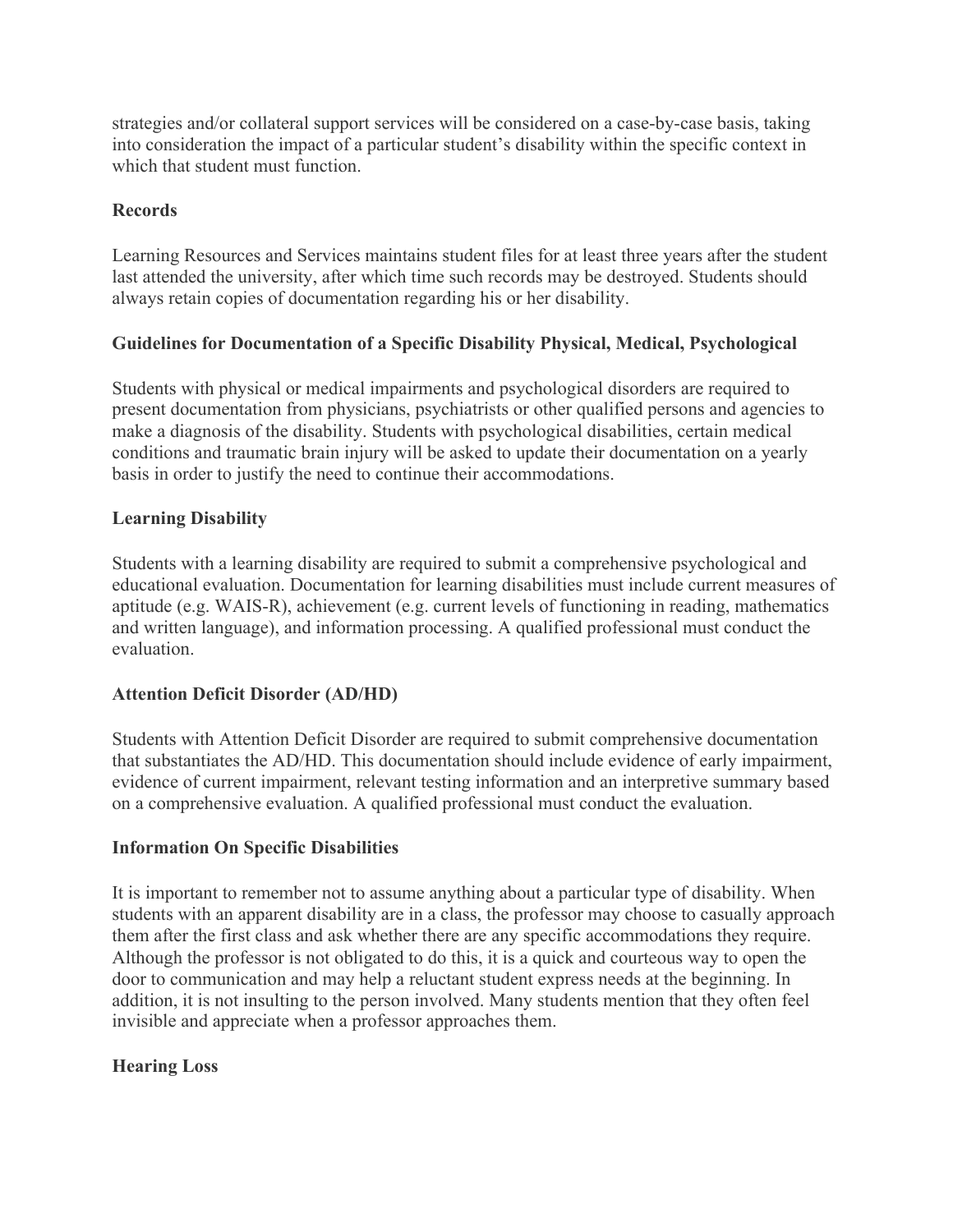Characteristics and General Information Students with hearing loss may vary widely in the degree of loss and the means they use to compensate for that loss. Some individuals may be deaf, with little or no useful residual hearing. Many of these individuals do not wear hearing aids because they have so little hearing. Others will wear hearing aids that improve hearing somewhat, but even the latest technology in hearing aids provides the wearer with distorted hearing at best. Some people with a hearing loss will develop lip-reading skills, but even the most skilled lip reader will understand only about 60 to 70 percent of a conversation and even less of a lecture. Students with a hearing loss may have a speaking voice that is quite easy to understand and may choose to communicate orally. Others may be hard to understand and may choose not to use their voices. If a student is not using his or her voice and comes to see a professor without an interpreter, a pen and paper or a computer word processor may be used to communicate with the professor. If the student tries to use his or her voice and the professor does not understand, the professor should tell the student he or she is having trouble and ask the student to repeat or to write down what he or she is saying. Conversely, a student with a hearing loss may nod and appear to understand what the professor is saying but may miss an important point. It is often a good approach to stop frequently to ask the person to repeat what was understood and to clarify any missed information. When a student with a hearing loss identifies himself/herself, the professor needs to determine how best to meet that student's needs. The two should discuss how the class is taught (lecture, board work, group discussion, films or videos), and the student should suggest ways to access the information presented in class. For example,

- Look directly at the student and speak in a normally pitched voice speaking louder does not help.
- Try not to stand with one's back to the light source or window, which makes it difficult to read lips.
- Address the student even if an interpreter is being used.
- When writing on the blackboard, do not speak with one's back turned. Use overheads when possible.

Professors should keep in mind that students who have been deaf since birth and use sign language have a concept of syntax that is different from that of a native English speaker. This difference may sometimes result in writing that is somewhat awkward, and students may need to be referred to the Writing Center for assistance. It does not mean that they are not intelligent or that they do not know how to write. American Sign Language truly is a foreign language.

#### **Examples of Accommodations**

Accommodations may include:

- 1. Use of a sign language interpreter or an oral interpreter-people with a significant hearing loss who do not know sign language may use an oral interpreter; the interpreter mouths the professor's words for the individual and uses gestures and facial expressions
- 2. Use of a note taker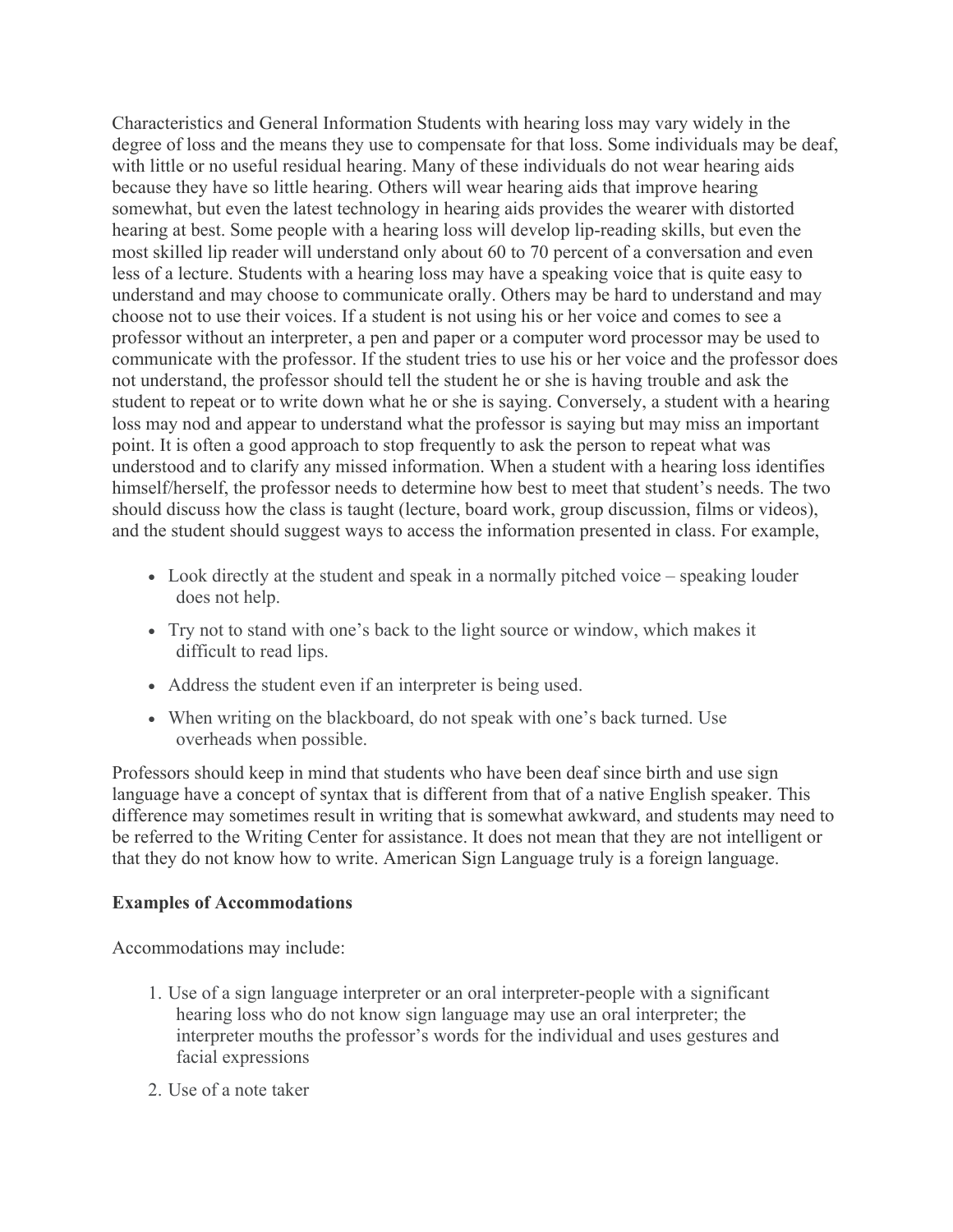3. Use of a phonic ear-the professor wears a wireless microphone and the individual uses a receiver, which allows the person to hear only the professor's voice amplified and screens out background noise that hearing aids would amplify

### **Methods of Evaluation**

Generally, written examinations should not present these students any difficulties, but an oral presentation or a group project may require a different evaluation.

#### **Physical Disabilities Characteristics and General Information**

Students with physical disabilities may have multiple disabilities that require a variety of accommodations, or they may need only an accessible classroom location. Students should be asked to describe their needs. For example, many students who appear quite disabled may have complete use of their arms and hands and be able to take notes or written exams, while others who do not appear disabled may have nerve, or other, damage that prevents them from taking notes or written exams.

# **Types of Physical Disabilities**

Students with physical disabilities may include the following:

- Wheelchair users who may have cerebral palsy, multiple sclerosis, muscular dystrophy, spinal chord injuries or spina bifida
- People with mobility impairments, such as those caused by amputations, arthritis, lupus, diabetes, medical illnesses, cystic fibrosis or multiple sclerosis

#### **Examples of Accommodations**

Accommodations may include:

- Relocation of a classroom or activity to ensure physical access (Note: If the class involves any field trips or other off-campus activity, those locations must be physically accessible.)
- Alternatives to in-class writing assignments for a student who cannot write
- A note taker
- A scribe or adaptive computer equipment for examinations
- Ways to include a student who cannot speak in group discussions or other group formats (Student may have a communication device or an aid)
- Extended time for written exams and the use of a word processor in some cases

#### **Blindness And Visual Deficits Characteristics and General Information**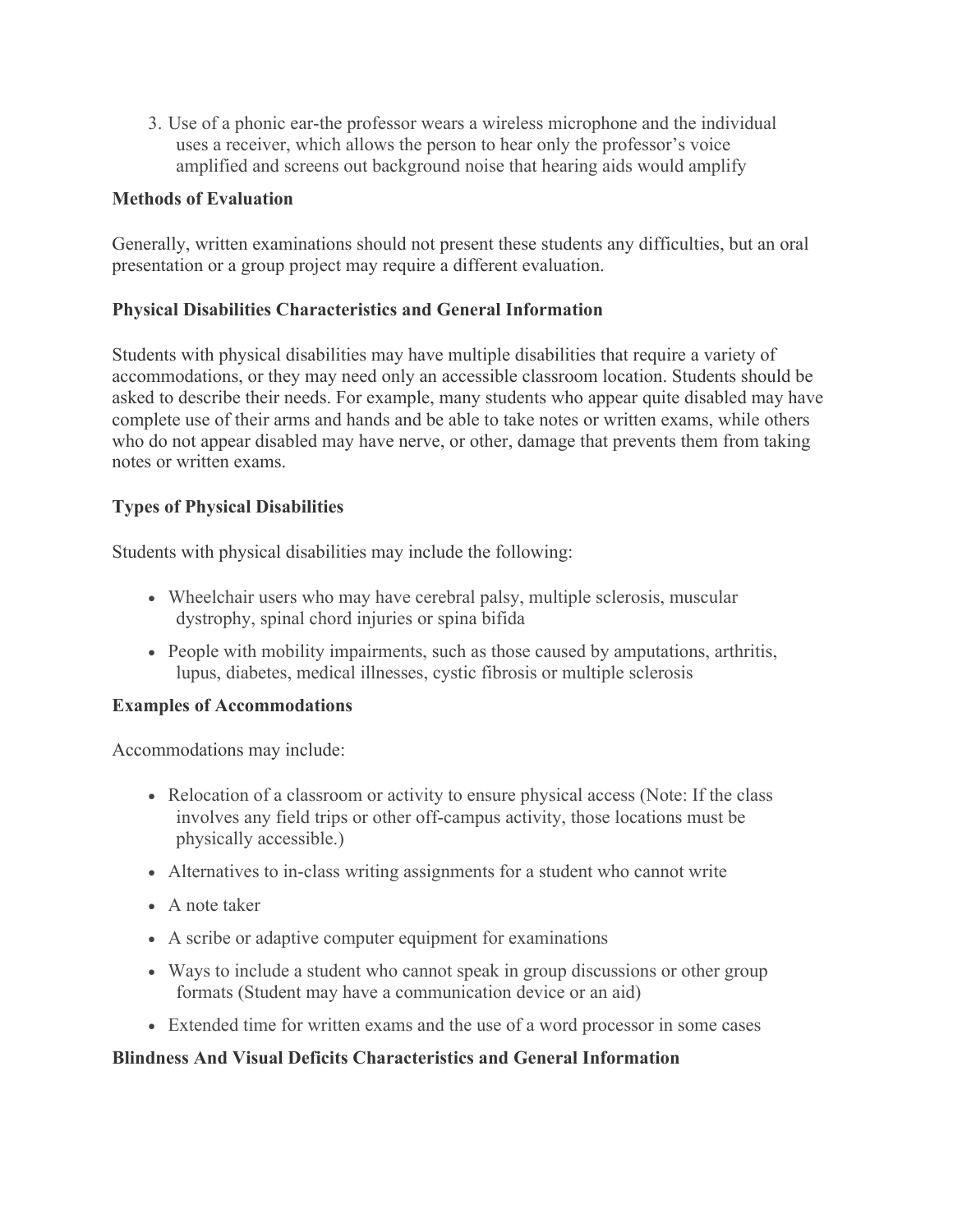Visual deficits can range from minor loss (which is somewhat correctable) to complete blindness. An important fact to keep in mind with students without the ability to read is that many have not been taught Braille; therefore, they must listen to all the material that other students read. This complete reliance on listening poses challenges and may slow down the pace at which they can take in information-it takes longer to listen to a book than to read that same book. In addition, the student probably tapes class lectures instead of taking notes and has to listen to portions of the tapes to review for exams. Therefore, a request for additional time to complete assignments may be legitimate.

#### **Examples of Accommodations**

Accommodations may include:

- A list of texts and class syllabi made available in advance for readers and tape recording material
- Taped books and other written materials
- Enlarged print books and written materials
- Extended time for examinations
- Alternative forms of examinations-taped, oral with professor, dictated to a scribe
- Access to adaptive computer equipment
- Consultation with Disability Services to produce diagrams or illustrations using tactile materials
- Special assistance in laboratories and other experiential components of class

# **Psychiatric Disabilities Characteristics and General Information**

Individuals with psychiatric disabilities are becoming more numerous on campuses as medical management of such conditions becomes more sophisticated and societal acceptance of these individuals increases. Most individuals with psychiatric disabilities are involved in therapy outside of Shenandoah University, and many take medications to help manage their conditions. Many students with psychiatric disabilities have previously attended college, and they often have strong intellectual abilities. They may, however, doubt those abilities after their illness. Given some support and classroom accommodations, most students do well.

# **Types of Disabilities**

Some of the more common psychiatric disabilities that students may identify to their professors are bipolar affective disorder, schizophrenia, obsessive-compulsive disorder, personality disorder and clinical depression. For many students, medication often causes thought-processing and expressive abilities to be slower than usual. Sensitivity about in-class assignments, particularly oral presentations, is important.

# **Examples of Accommodations**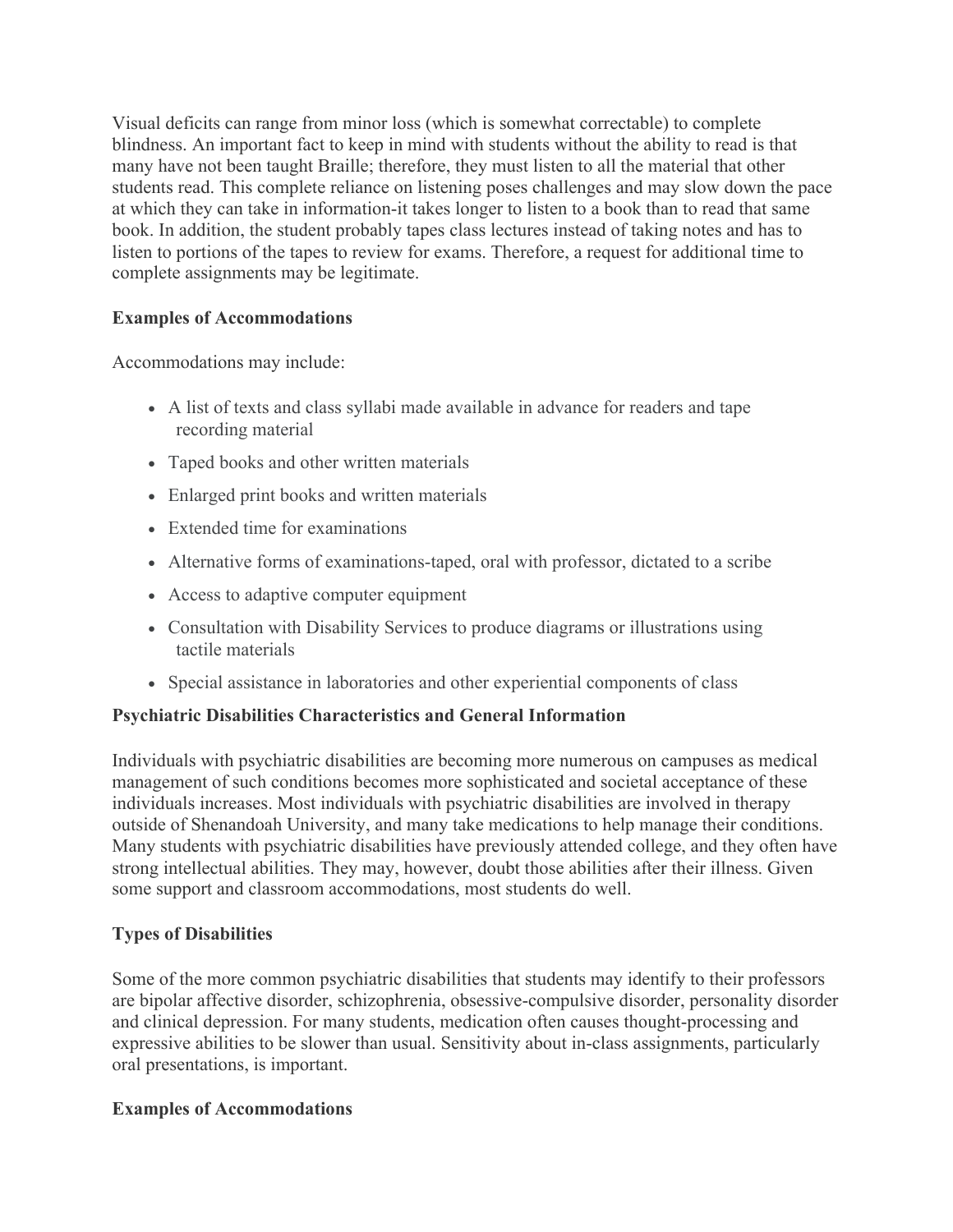Accommodations may include:

- Extended time and a quiet undisturbed environment for exams
- Extended time to complete assignments
- Reduced course load

#### **Learning Disabilities**

Characteristics and General Information Learning disabilities is a general term that refers to a heterogeneous group of disorders manifested by significant difficulties in the acquisition and use of listening, speaking, reading, writing, reasoning or mathematical abilities. These disorders are intrinsic to the individual, presumed to be due to central nervous system dysfunction, and may occur across the life span. Problems in self-regulatory behaviors, social perception, and social interaction may exist with learning disabilities but do not by themselves constitute a learning disability. It is important to remember that a person with a learning disability has probably experienced significant frustration in academic environments. The ways in which a learning disability manifests itself can often cause teachers, parents and others to determine that a person is lazy or not motivated, when in fact the person is struggling without success. Once students are identified as having a learning disability, they can begin to learn compensatory strategies that help them to learn more effectively and partially overcome the deficits. They will, however, always take more time and use more effort to succeed at certain academic tasks.

#### **Common Characteristics**

Some possible characteristics of students with learning disabilities are listed below.

- Slow reading rate
- Poor phonics skills, confusion of similar words
- Difficulty comprehending what is read
- Trouble identifying main ideas and determining what is important
- Difficulty remembering what is read
- Difficulty remembering spoken instructions
- Problems describing events or stories in sequence
- Misuse of words-using a similar sounding word for the appropriate one
- Greater problems with grammar or ideas when speaking than when writing
- Problems expressing ideas that he or she understands
- Difficulty recalling basic math operations and facts
- Problems with abstract concepts and reasoning
- Reversals and confusion of numbers and symbols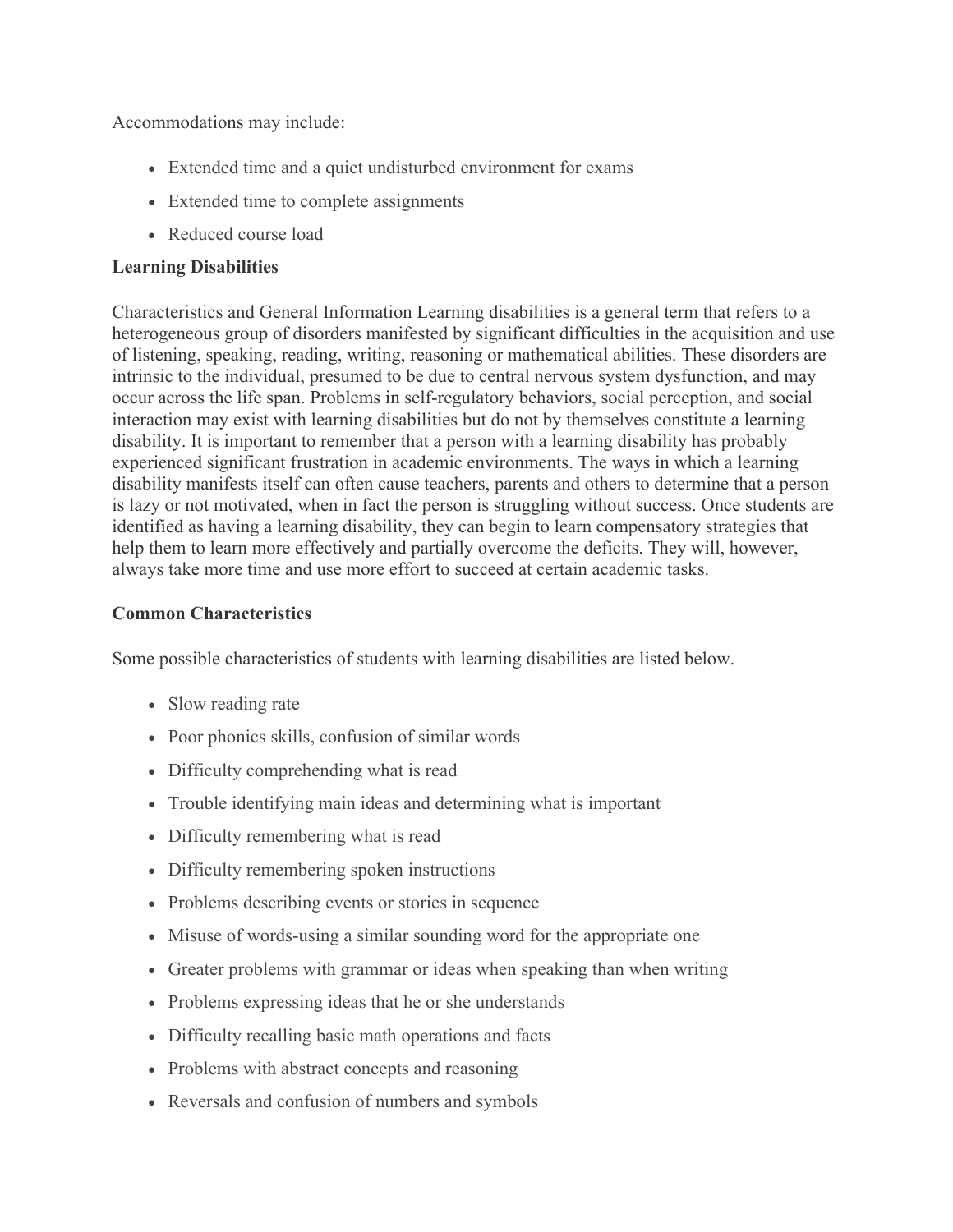- Difficulty comprehending word problems
- Problems copying from the board or carrying from one column to another
- Difficulty with time management
- Delay in beginning or following through on assignments
- Lack of organization in note taking and written assignments
- Inefficient use of library resources

#### **Examples of Accommodations**

Learning disability accommodations can vary greatly according to the documentation provided, the student's strengths and weaknesses and the recommendations of clinicians and educators. Accommodations may include:

- Extended time for examinations
- A note taker or tape recorder in class
- Alternative forms of testing and expressing knowledge (oral, dictation to a scribe, essay exams instead of short answer or fill-in)
- A word processor for essays or a calculator for math

# **Important Information For Faculty Who Teach Students With Disabilities Class attendance**

While some students with disabilities may have conditions which necessitate occasional absences, class attendance is a required and essential academic component. Learning Resources and Services does not establish class attendance policy. When documentation supports flexibility in attendance, Learning Resources and Services recommends such accommodations for certain students. However, Learning Resources and Services defers to individual class attendance policies. Class attendance policies (when applicable) should be clearly stated in syllabi. These policies should be applied equitably to all students.

#### **Grading scale**

Students receiving accommodations are to be graded on the same scale as any other student in the class. Accommodations should neither alter essential elements of the course nor affect the integrity of the course. Students with disabilities should neither be graded at an advantage nor penalized for having received appropriate accommodations.

#### **Accommodations Through Learning Resources and Services (located in Academic Enrichment Center)**

Accommodations should not be provided to a student who is not registered with Learning Resources and Services. Faculty should direct students with documented disabilities to Learning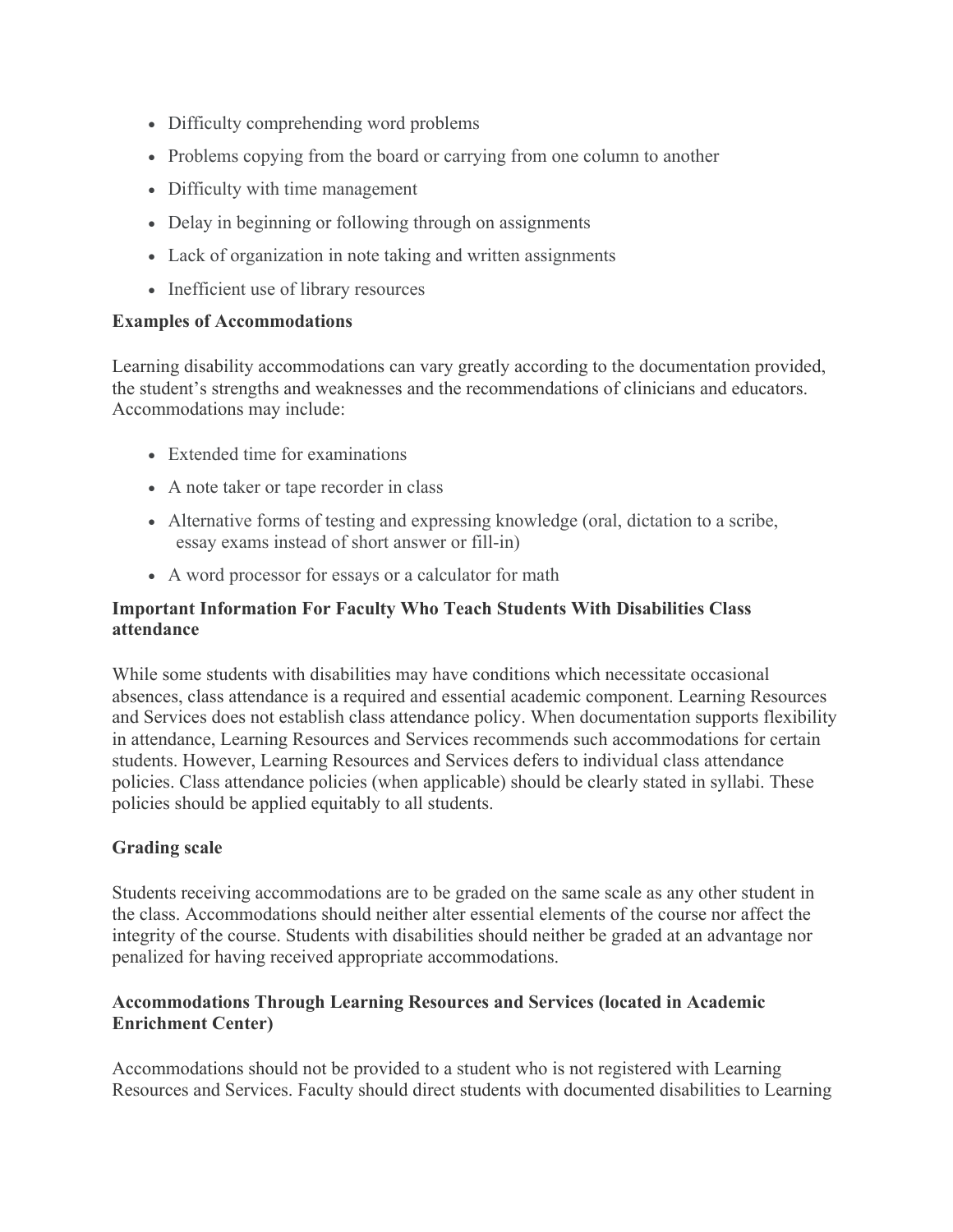Resources and Services to meet with an advisor to arrange appropriate accommodations. Or, if a faculty member suspects a disability, he or she should discreetly approach the student with his or her observations and suggest that the student contact the Learning Resources and Services to schedule an appointment with an advisor.

### **Tag lines for syllabi**

Faculty is encouraged to include a statement about the Academic Enrichment Center in their syllabi. Example: If you are a student with a disability and you need academic accommodations, please see me and contact Learning Resources and Services (located the Academic Success Center) at (540) 665-4928. All academic accommodations must be arranged through Learning Resources and Services.

#### **Disagreements with approved accommodations**

If faculty disagree with an accommodation approved by Learning Resources and Services (listed on the student's accommodation form), they should contact Holli Phillips at (540) 665-4928. The burden **should not** be placed on the student.

#### **Suggestions For Faculty Who Teach Students With Disabilities**

The following suggestions describe possible ways that faculty may address teaching students with various disabilities.

- Make the class syllabus and required texts available during registration when possible. Be available to discuss class content and your teaching style with students with disabilities.
- Begin lectures or discussions with a review of the previous lecture and an overview of topics to be covered that day.
- Use the chalkboard or overhead projector to outline lectured material; when practical, read the outline aloud.
- Emphasize important points, main ideas, and key concepts orally during lectures and highlight them on an overhead or on the board.
- Speak distinctly and at a relaxed pace, pausing occasionally for students to ask questions or catch up on their note taking or for an interpreter to catch up.
- Try to diminish or eliminate auditory and visual classroom distractions, such as noise in the hallway or flickering fluorescent lights.
- Provide opportunities for participation, questions and/or discussion during or at the end of the lecture.
- Ascertain whether students understood material presented by asking volunteers to give examples or summaries.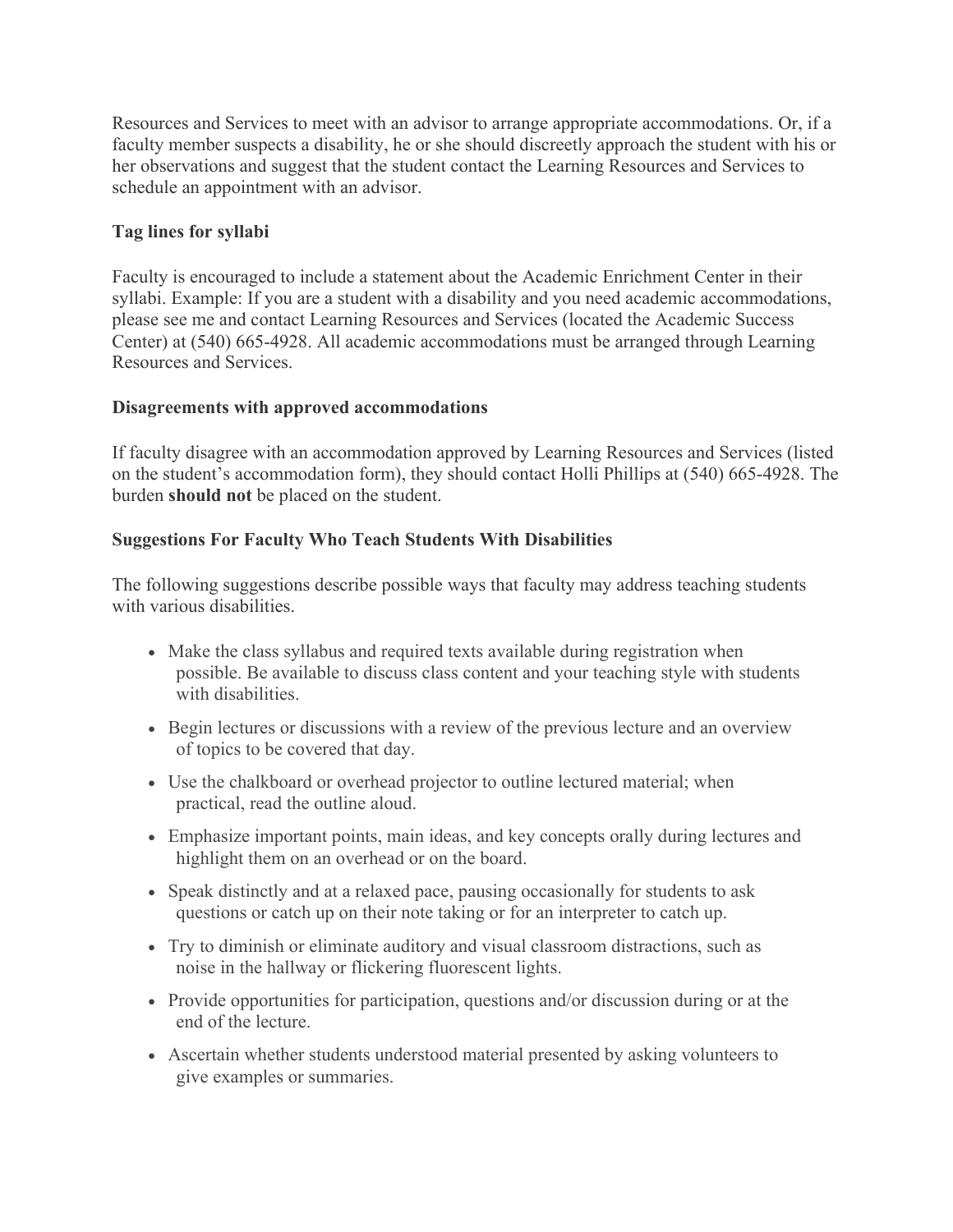- Give assignments in writing, as well as orally, and be available for further clarification.
- Provide suggested time lines for long-range assignments, and suggest the submission of rough drafts at appropriate points.
- Provide time during office hours for individual discussion of assignments, questions about lectures, and readings.
- Provide a study guide for the text, study questions, and review sessions to aid in mastering material and preparing for exams.
- Help students form study groups to verbally process and discuss material from class and readings.
- Ask all students who disclose a disability how you, as a professor, can facilitate their learning.
- Encourage students to use the Writing Center, library assistance, tutors, and other academic support.
- Discreetly approach a student whom you suspect may have a disability and discuss with her or him your observations. Suggest that the student contact Learning Resources and Services (located in the Academic Enrichment Center).

# **Procedures For Registering With The Office Of Learning Resources and Services And Obtaining Accommodations**

Prior to receiving accommodations, students must comply with the following procedures:

- 1. Make an appointment to meet with Learning Resources and Services (located in the Academic Enrichment Center, in Howe Hall 204) at the beginning of each semester to request accommodations. The phone number is (540) 665-4928.
- 2. Provide Learning Resources and Services with the documentation that verifies the student's disability.
- 3. Work with Learning Resources and Services to determine needed reasonable accommodations.
- 4. Obtain accommodation forms from Learning Resources and Services. (These forms explain the need for services to the student's professors.)
- 5. Meet with professors in a private location away from other students (to protect the student's right to privacy) to discuss accommodations.
- 6. Obtain professors' signatures on the forms.
- 7. Return the signed copies of all accommodation forms to Learning Resources and Services. These copies will be placed in the student's file before the middle of the semester.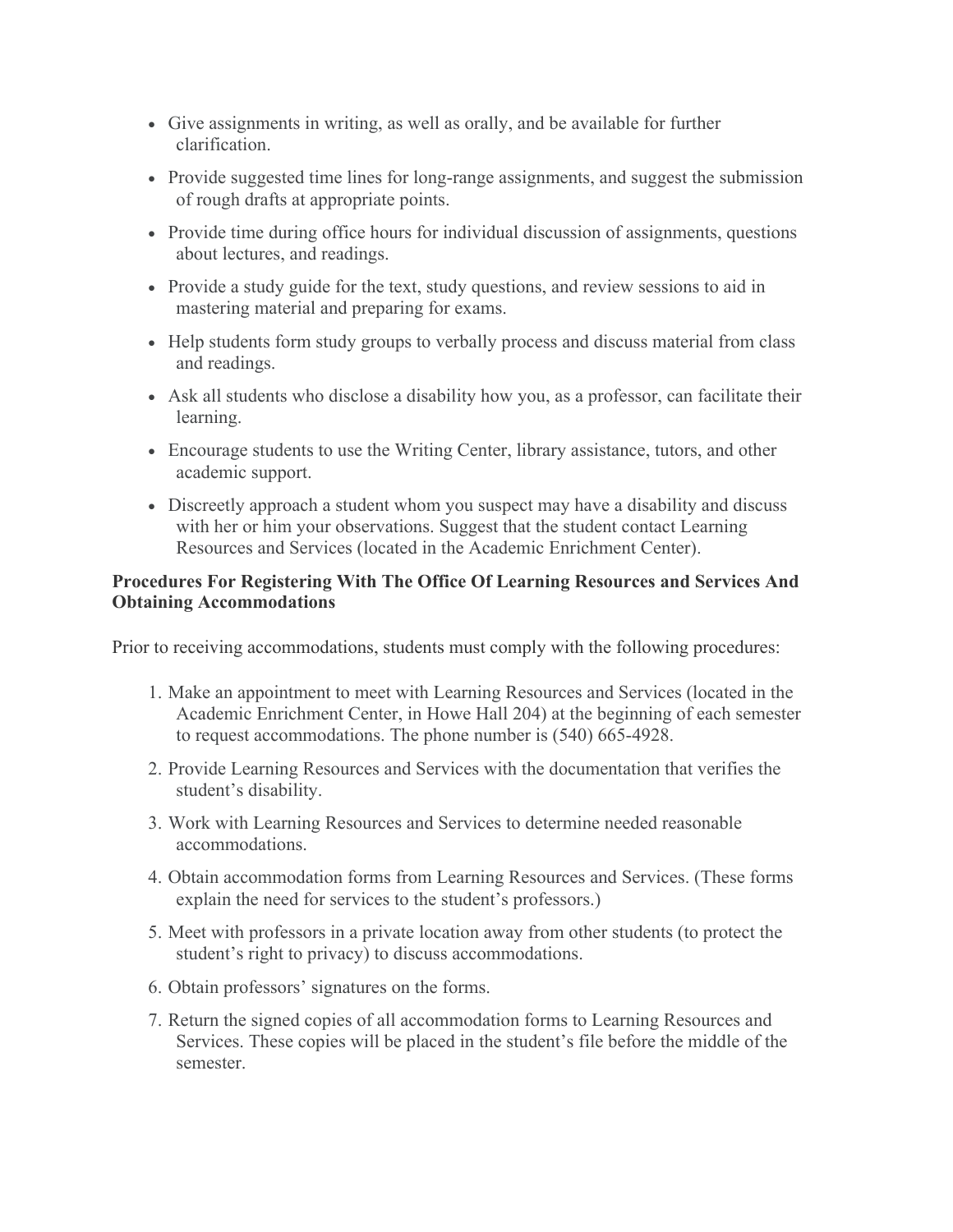*\*\*IMPORTANT \*\** Students should also meet with Learning Resources and Services staff prior to the end of the semester.

# **Temporary Medical Impairment**

Temporary medical impairments (injuries, temporary mobility impairments following surgery, etc.) are not covered under Section 504 and the ADA. There is no legal requirement to provide accommodations in these situations. However, Learning Resources and Services may, on a caseby-case basis, assist students with temporary medical impairments with temporary assistance. Students are not guaranteed any assistance in these situations. Students will be seen by Learning Resources and Services for an evaluation of temporary services. Each case is considered individually and signed documentation on letterhead from a qualified professional is required. This letter must include: a diagnosis, functional limitations necessitating temporary services, suggestions for appropriate temporary services and the estimated length of time services will be needed.

# **Confidentiality**

All student records are confidential and shall be kept in a secure area in the Office of Learning Resources and Services.

# **Requesting Modifications in Specific Courses**

A student who needs accommodations in a specific course should contact Learning Resources and Services. The student is responsible for informing the course instructor of the need for accommodations in the class. Learning Resources and Services staff will be available to serve as a liaison between the student and the instructor. If necessary, the student, the director of Learning Resources and Services and the instructor may meet to discuss accommodations or auxiliary aids. Instructors are expected to make reasonable accommodations; however, they are not expected to lower course standards or their expectations for the quality of student work, or fundamentally alter the course requirements.

#### **Approaching Faculty Members**

Disclosing a disability to a professor can be a difficult task for students. The decision is up to the student. Students should know that disclosing the disability may make the professor slightly uncomfortable at first if he or she is unfamiliar with disabilities in general. A face-to-face meeting, however, is a good opportunity to educate the professor and make him or her feel at ease.

#### **Other Tips for Students**

• Schedule a meeting as early as possible, preferably before the start of the semester. This allows time to work out accommodations and answer any questions.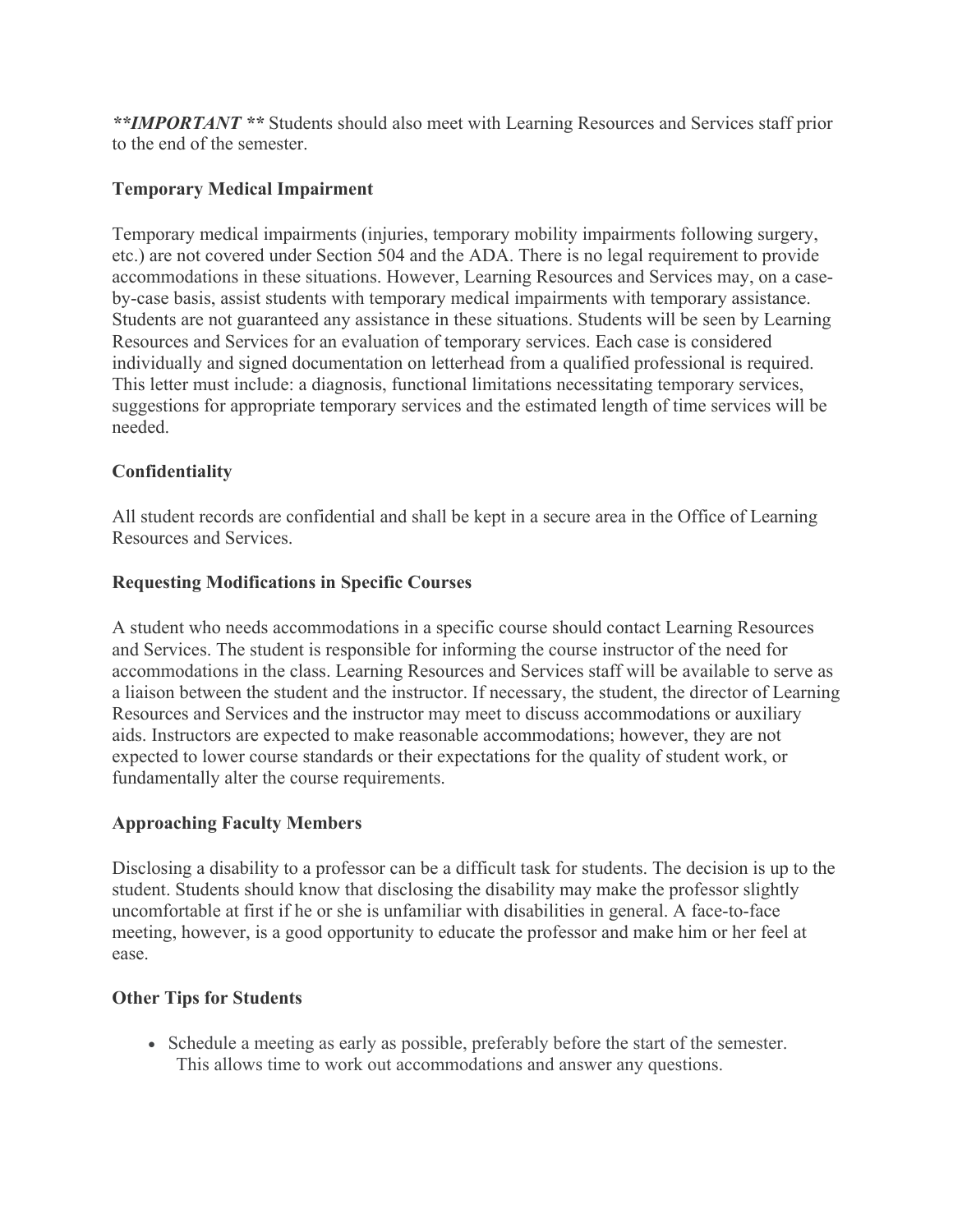- Do not go into complete detail about the disability, but tell the professor about the limitations it causes and how it may affect studying and classroom work.
- Explain any weaknesses caused by the disability. The student should also tell the professor his or her strengths.
- Be willing to offer some of the information from the Accommodation Form
- Rely on past experiences. Tell the professor what has worked before. For example, if you have an auditory disability, let the professor know that writing instructions for assignments or tests on a blackboard will help. If you have a visual disability, extra large print handouts or overheads will be valuable.
- Ask the professor if he or she has any ideas. He or she may have worked with students with the same disability in previous classes to develop accommodations that worked.
- Discuss how your work will be evaluated. Clarify whether oral or written work will be evaluated, depending on the disability. Be clear about grading criteria and the type of exams. Also, agree on out-of-class work and what is expected of you.
- Check with Learning Resources and Services if you or the professor are unsure about accommodations.
- Reach an agreement that gives both you and the professor a clear understanding of the accommodations that will be provided and your responsibilities.

### **Procedures For Obtaining Textbooks And Other Materials In An Alternative Format**

In order to receive textbooks and/or other materials in an alternative format, students must:

- 1. Register with the Office of Learning Resources and Services (located in the Academic Enrichment Center, Howe Hall 204).
- 2. Complete the Resource Referral Form.
- 3. Request alternative formats for each semester the student is in need of textbooks, readings, quizzes or exams in alternative formats. Learning Resources and Services will be the contact for these requests and will communicate with the student, professor(s) and staff regarding the student's formatting needs.
- 4. Pick up the materials from Learning Resources and Services (located in Howe Hall 204). The student will be contacted once the materials are ready.

#### **Testing Accommodation Procedures**

It is the responsibility of the student to inform the professor at least four business days before the exam/test that they will need testing accommodations (extended time, distraction reduced area, large print etc.). *The Shenandoah University Honor Code is always in effect.*

#### **Procedures For Drops, Adds And Withdrawals**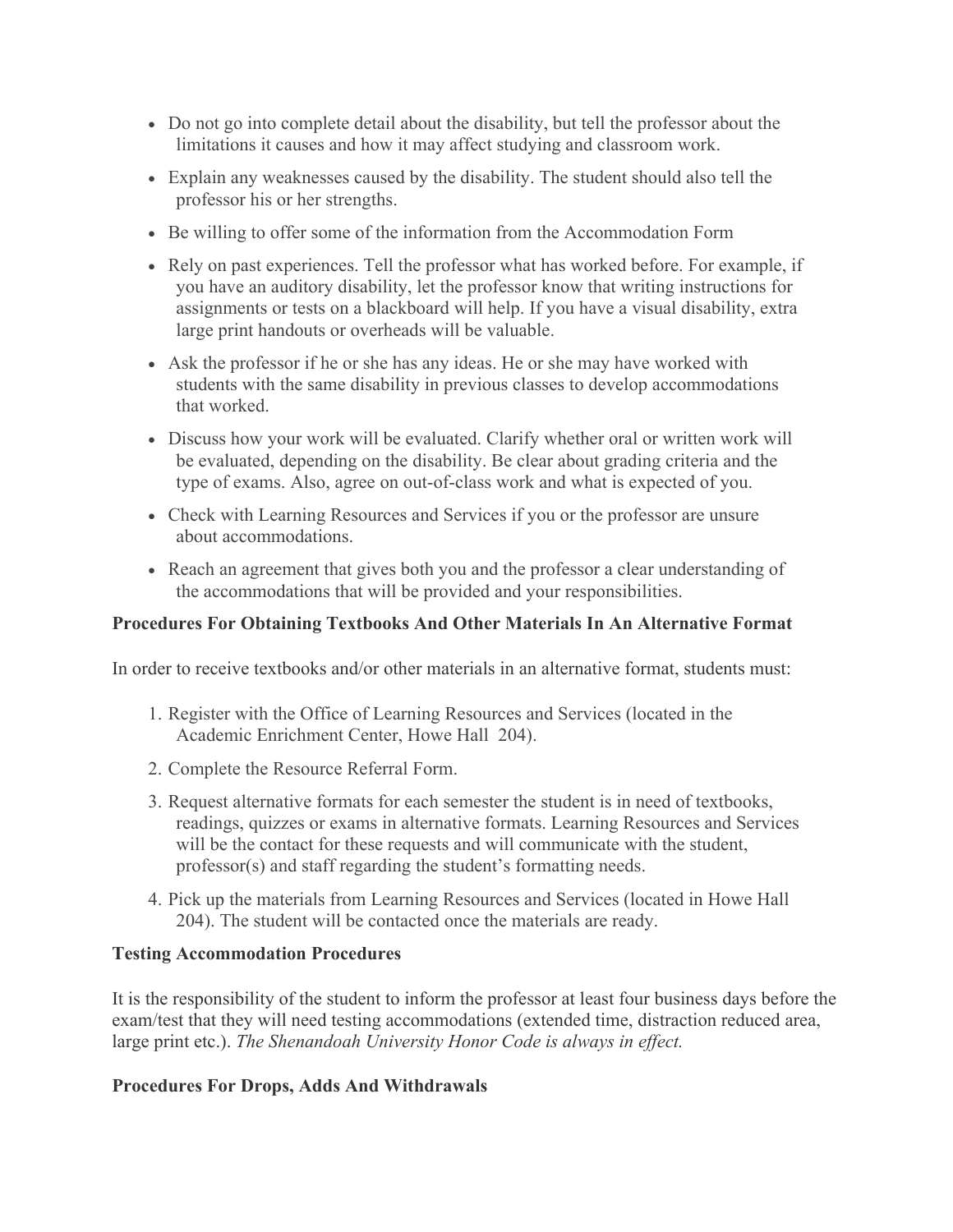For information regarding drop and add procedures, consult the most current Shenandoah University schedule of classes. University academic policies regarding elective and semester withdrawals can be found in the current University Catalog.

#### **Grievance Procedure**

Any University student who believes that he or she has been subjected to discrimination on the basis of disability by being denied academic access or accommodations required by law shall have the right to invoke the Grievance Procedure. This Grievance Procedure is designed to address disagreements or denials regarding requested services, accommodations or modifications to university academic practices or requirements.

#### **Step One**

In the event that specific complaints arise regarding the university's compliance with the Americans with Disabilities Act of 1990, the director of disabilities services will, at the request of students, faculty or staff, review the procedures implemented and seek to resolve the matter informally. To the extent that the complaint(s) cannot be resolved informally, the following procedures shall be employed in order to address the grievance formally.

#### **Step Two**

- 1. A student wishing to file a complaint shall submit a written grievance to the director of disabilities services within 30 calendar days of the event(s) triggering the grievance. The written grievance must include:
	- clear statement of the university rule, regulation, policy and/or action of which the student complains;
	- the date of any action which the student is appealing;
	- a summary of the action(s) which the student has taken to resolve the matter informally;
	- documentation which supports the grievance.
- 2. The Director will forward this to the appropriate administrator as designated by the President.
- 3. The appropriate administrator shall meet with the student within five class days of the receipt of the grievance to gather data and attempt resolution.
- 4. If this meeting does not resolve the grievance, the appropriate administrator shall conduct an informal investigation of the grievance. In cases where the grievance is about the conduct or requirements of a course or an academic program, the appropriate administrator shall consult with the faculty member responsible for the affected course or academic program, and meet with and seek advice from the Advisory Committee on Disability Issues, consisting of at least one faculty representative from each school and one student. One of the faculty participants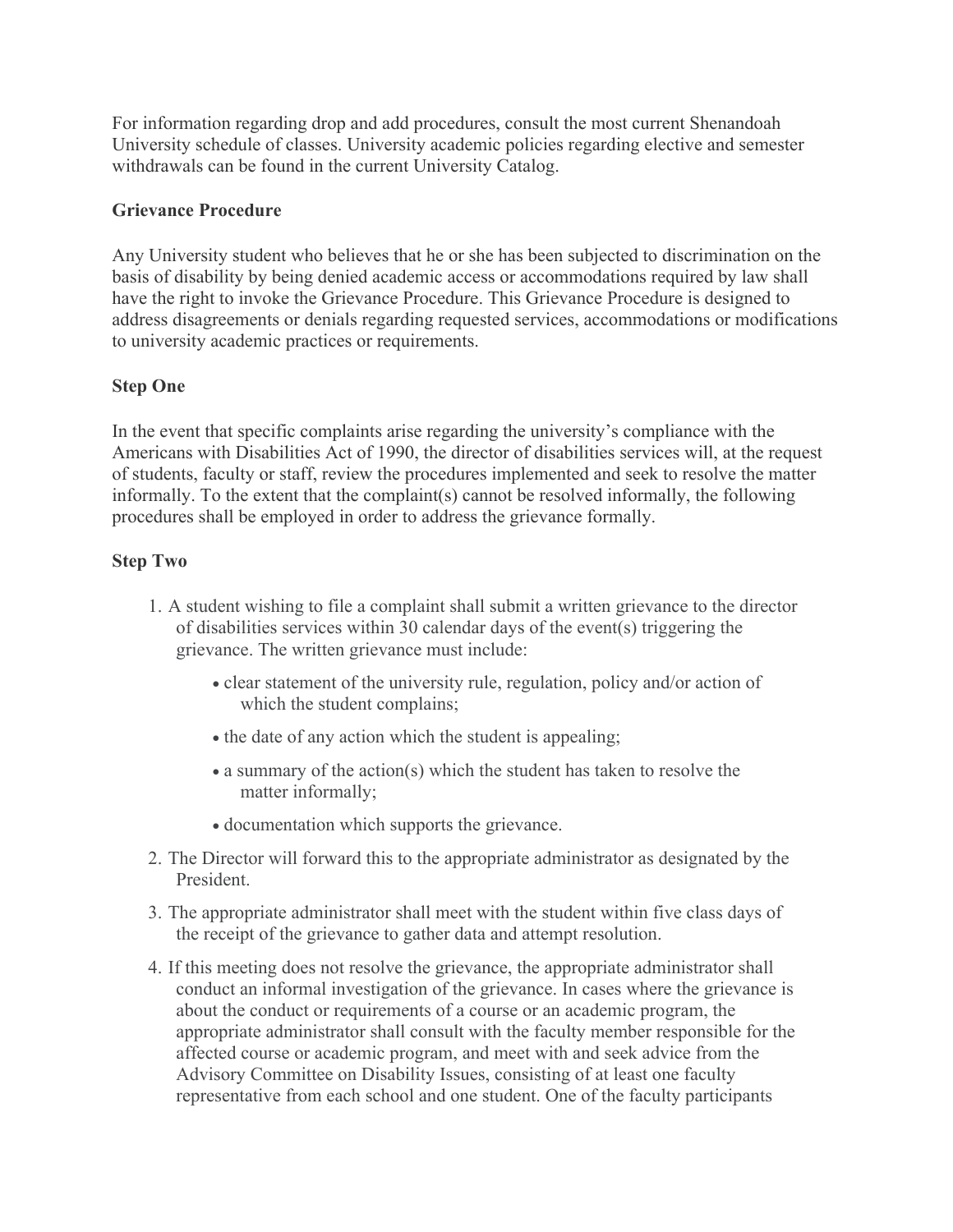must be from the school responsible for the course or academic program from which the grievance originated.

5. The appropriate administrator shall furnish a written response to the grievance no later than 15 class days after the meeting with the student. The written response shall be mailed to the student by certified mail, return receipt requested.

# **Step Three**

- 1. If the student is not satisfied with the written response from the appropriate administrator, he/she may present the grievance in written form to the vice president for academic affairs within 10 class days after the receipt of the response from the appropriate administrator.
- 2. The vice president for academic affairs or designate shall, within 15 class days after the receipt of the grievance, schedule and conduct a meeting with the student and other persons involved in the grievance.
- 3. After the investigation is complete, the Vice President for Academic Programs or designate shall issue a written answer to the complainant within 15 class days from completion of the meeting(s) with the student and other persons.
- 4. If the grievance involved conduct or requirements of a course or academic program, a copy of the written decision of the vice president for academic affairs or designate shall be provided to the Advisory Committee on Disability Issues, the dean and the department head in the school involved and to the professor of the course.
- 5. The director of disabilities services shall maintain the files and records relating to the complaints filed.
- 6. The right of a person to prompt and equitable resolution of a grievance shall not be impaired by the person's pursuit of other remedies such as filing a complaint with a responsible federal department or agency. Although individuals have the right to pursue appeals through external channels, they are encouraged to use internal mechanisms to resolve disagreements.

#### **Step Four**

If the Vice President for Academic Programs or designate is unable to offer a satisfactory resolution, the student may appeal to the President of the University, whose decision is final.

#### **Contact Information For State Resources**

**Dept. for the Blind and Vision Impaired (DBVI**) 397 Azalea Avenue Richmond, Virginia 23227-3623 Phone (Voice/TTY): (800) 622-2155 or (804) 371-3140